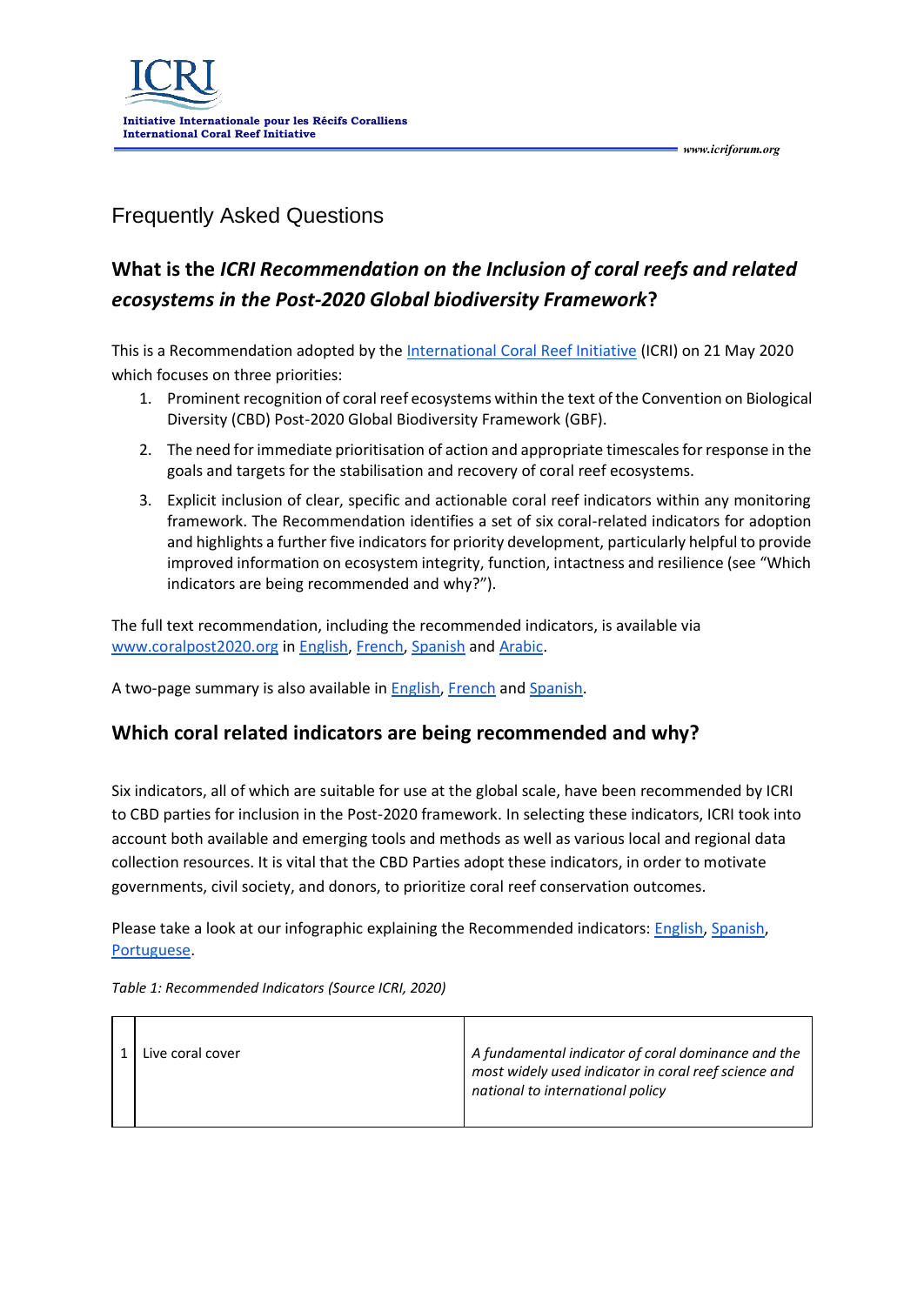

#### **Initiative Internationale pour les Récifs Coralliens International Coral Reef Initiative**

| 2 | Coral reef extent                                                                                                                                              | A metric for detecting changes in the area of coral<br>reef ecosystems                                                                                          |
|---|----------------------------------------------------------------------------------------------------------------------------------------------------------------|-----------------------------------------------------------------------------------------------------------------------------------------------------------------|
| 3 | Fleshy algae cover and cover of key benthic<br>groups                                                                                                          | Increases in fleshy algae indicate decline in coral reef<br>health and can give information on ecosystem<br>function and resilience                             |
| 4 | Fish abundance and biomass                                                                                                                                     | Important for any ecosystem scale target - necessary<br>to understand the health, functioning and<br>productivity of the reef                                   |
| 5 | [Percentage/area] of coral reefs included in<br>[effectively managed] Marine Protected Areas<br>and Other Effective Area-based Conservation<br><b>Measures</b> | Relevant to any target on area based protection, this<br>indicator gives information on the area of coral reef<br>habitat included within area-based management |
| 6 | Index of coastal eutrophication                                                                                                                                | Relevant to pollution targets - nutrient pollution<br>from land-based sources is of high concern for many<br>inshore reefs                                      |

*www.icriforum.org* 

The Recommendation also includes five additional indicators, which need further development but should be prioritised. These are designed to improve feedback on ecosystem integrity and resilience (Table 2).

*Table 2: Future indicators for priority development (source ICRI, 2020)*

|   | Red list of ecosystems (coral reef<br>ecosystems) | How close an ecosystem is to collapse, important for<br>providing information on changes in function and<br>integrity                                                                  |
|---|---------------------------------------------------|----------------------------------------------------------------------------------------------------------------------------------------------------------------------------------------|
| 8 | Hard coral genera richness                        | Helps understand coral community change and<br>structure - relevant to ecosystem integrity                                                                                             |
| 9 | Structural complexity of coral reefs              | Provides information on expected function and<br>resilience of the system over time and changes in<br>coral community structure, and/or complexity, in<br>response to changing climate |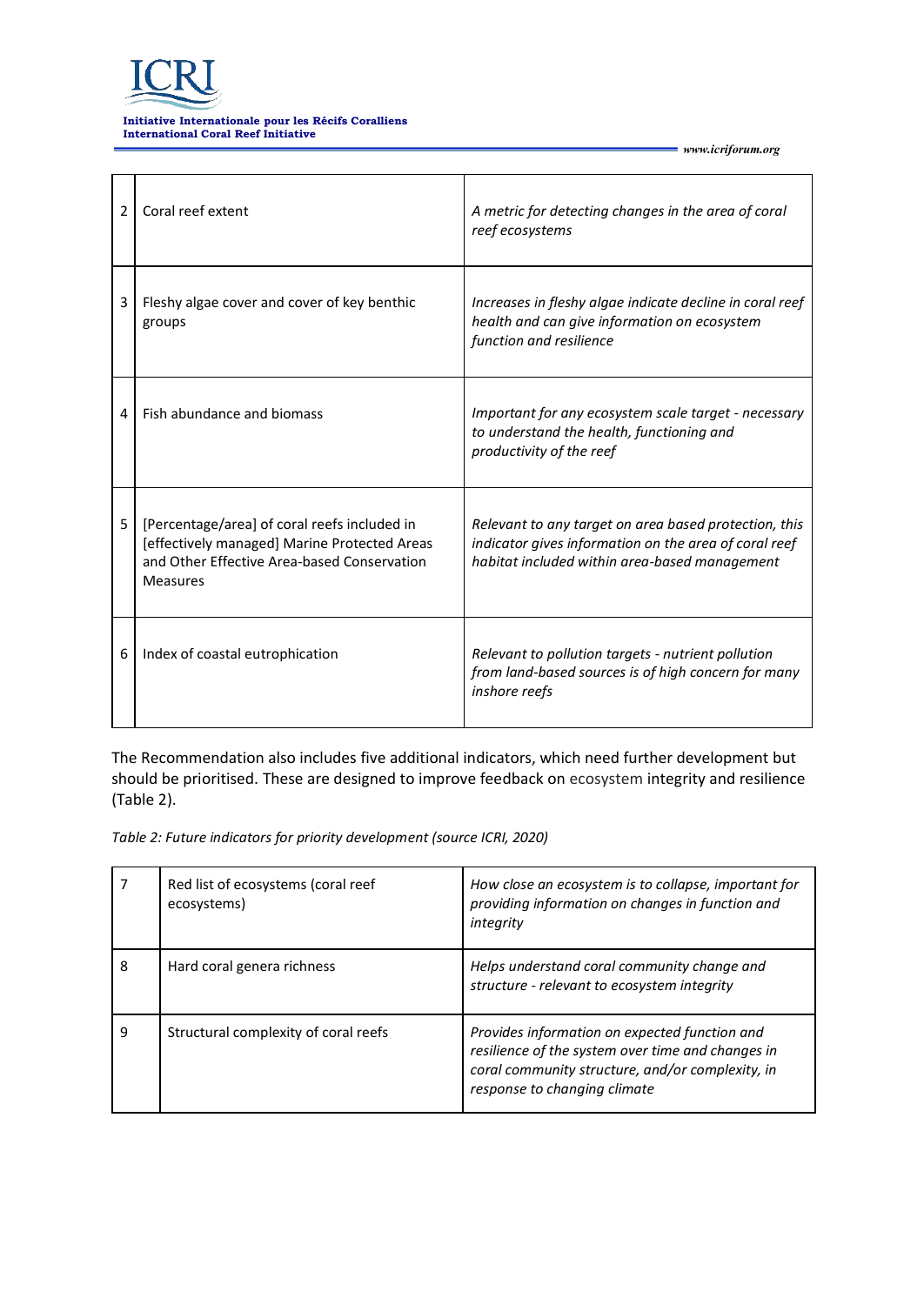

#### **Initiative Internationale pour les Récifs Coralliens International Coral Reef Initiative**

| 10 | <b>CATAMI Classification Scheme (Collaborative</b><br>and Annotation Tools for Analysis of Marine<br>Imagery and Video) | A standardised, progressive approach to<br>understanding the benthic habitats and improving<br>information on community composition and<br><i>intactness</i> |
|----|-------------------------------------------------------------------------------------------------------------------------|--------------------------------------------------------------------------------------------------------------------------------------------------------------|
| 11 | Carbonate budgets                                                                                                       | A proxy for understanding function and impacts of<br>climate change relevant to understanding changes in<br>integrity and resilience of the ecosystem.       |

*www.icriforum.org* 

This is not an exhaustive list of future indicators and should be kept under review.

### **Where can I find out more information on the recommended indicators?**

For more detail on each of these indicators, please see the Addendum to the Recommendation (starting Page 10) in [English,](https://www.icriforum.org/wp-content/uploads/2020/05/ICRI-recommendation-Post2020-FINAL.pdf) [French,](https://www.icriforum.org/wp-content/uploads/2020/06/ICRI-recommendation-Post2020-FINAL_FRENCH.pdf) [Spanish](https://www.icriforum.org/wp-content/uploads/2020/06/ICRI-recommendation-Post2020-FINAL_SPANISH.pdf) an[d Arabic.](https://www.icriforum.org/wp-content/uploads/2020/06/ICRI-Recommendation-Summary.Arabic.pdf)

#### **What are indicators?**

An indicator is a specific, observable and measurable characteristic that can be used to show changes or progress towards achieving a specific outcome - such as the targets and goals of the new Global Biodiversity Framework.

Indicators help to simplify complexity. They can inform decision making by helping to define a situation or problem - for example providing information on change in status, trends, or progress towards an objective. Tracking indicators can be a tool to help provide responsiveness, visibility and accountability.

A good indicator is:

*Specific*: the indicator should provide information that is helpful to inform/ adapt actions being taken (policy relevant)

*Measurable*: the indicator should be quantifiable using available tools and methods *Achievable*: the indicator should be operationally clear in how it can be implemented *Reliable*: the indicator should be consistently measurable over time in the same way by different observers

*Timely*: the indicator should provide a measurement at time intervals relevant and appropriate to the intended target/ goal

(Source: *adapted from UN Women: http://www.endvawnow.org/en/articles/336 indicators.html)*

Even meaningful targets can fail to deliver if they are not accompanied by appropriate indicators. To ensure coral reefs do not slip between the cracks of the new Global Biodiversity Framework, it is critical that good indicators for understanding the health and functioning of coral reef ecosystems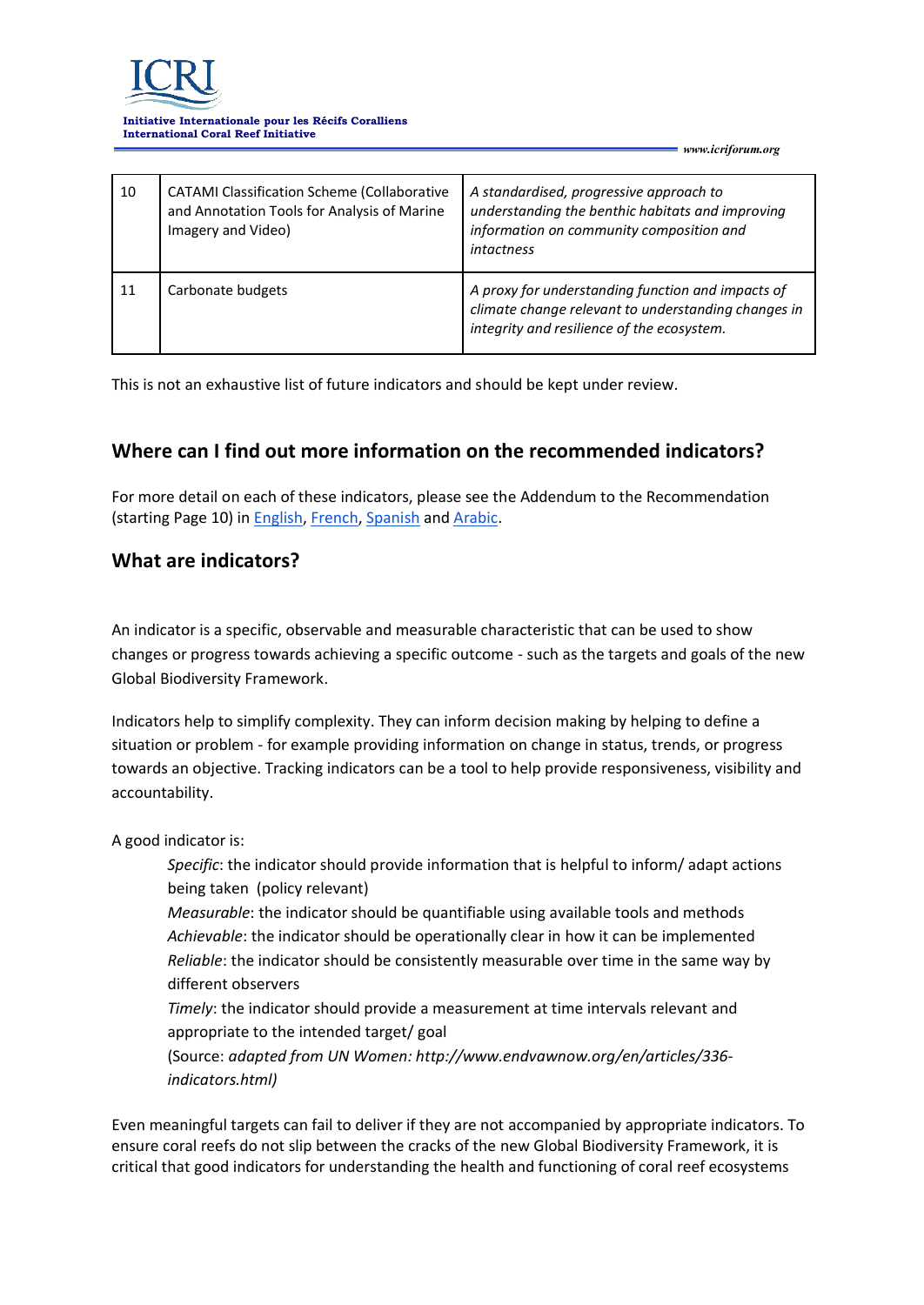



are included - providing accountability in a decade where urgent action is needed to prevent the collapse of this critical ecosystem.

## **How do indicators help save coral reefs?**

*"As a country that literally lives and breathes by virtue of our coral reefs, we understand the need to prioritize and safeguard this fragile ecosystem," said Umiich Sengebau, Minister of Nature Resources, Environment and Tourism for Palau. "It is not enough to just have indicators. Unless they're being used as part of the strategy to change and implement policies, it's just paper and coral reefs could slip further into the abyss."*

We believe that strong, actionable and measurable goals, targets and indicators incentivize conservation and restoration. Monitoring clearly defined metrics repeatedly and consistently enables countries to detect changes in reef ecosystems that result from their interventions. This feedback will accelerate learning and adaptation, which will help countries better protect coral reefs.

Through the Recommendation, CBD Parties are strongly encouraged to prioritise coral reefs by including clear, specific and actionable indicators in the Global Biodiversity Framework, which will inform interventions aimed at improving reef integrity, quality and function. By monitoring at the national level, countries can determine their progress towards meeting targets, learn which interventions are working or not working, and adapt their conservation and management efforts accordingly. These metrics will also enable an improved consistency of information available at global and regional scales contributing to a more informative overview of changes in coral reef systems. They will also focus governments and donors on delivery of conservation outcomes for coral reefs.

## **Why are coral reefs important and why do they need to be prioritised?**

Coral reefs are critical for the persistence of biodiversity, and provide important economic, social, and cultural benefits. Although they only cover 0.2 percent of the ocean floor, they support 25 percent of marine species and provide trillions of dollars in economic services. Estimates indicate coral reefs account for \$2.7 trillion per year in ecosystem service value. We have lost 50 percent of coral reefs and they continue to decline in the face of threats including climate change, pollution over-fishing and destructive fishing. The safety, well being, food, cultural heritage, and economic security of at least one billion people are at risk.

Coral reefs play a fundamental role in the health and function of our planet, impacting us all in many different aspects of our lives whether we live near a reef or not. These services would not be able to continue if reefs lose their integrity, or are otherwise destroyed.

- Nearly 3000 new marine natural products have been isolated from corals for use in developing medicines in the past two decades, (Ocha, J. et al. 2011)
- At least 94 countries and territories benefit from reef tourism (Burke et al., 2011).
- Emotional and social impacts of coral reefs are felt not only by individuals intimately connected with reefs on a day-to-day basis but also by populations far away from reef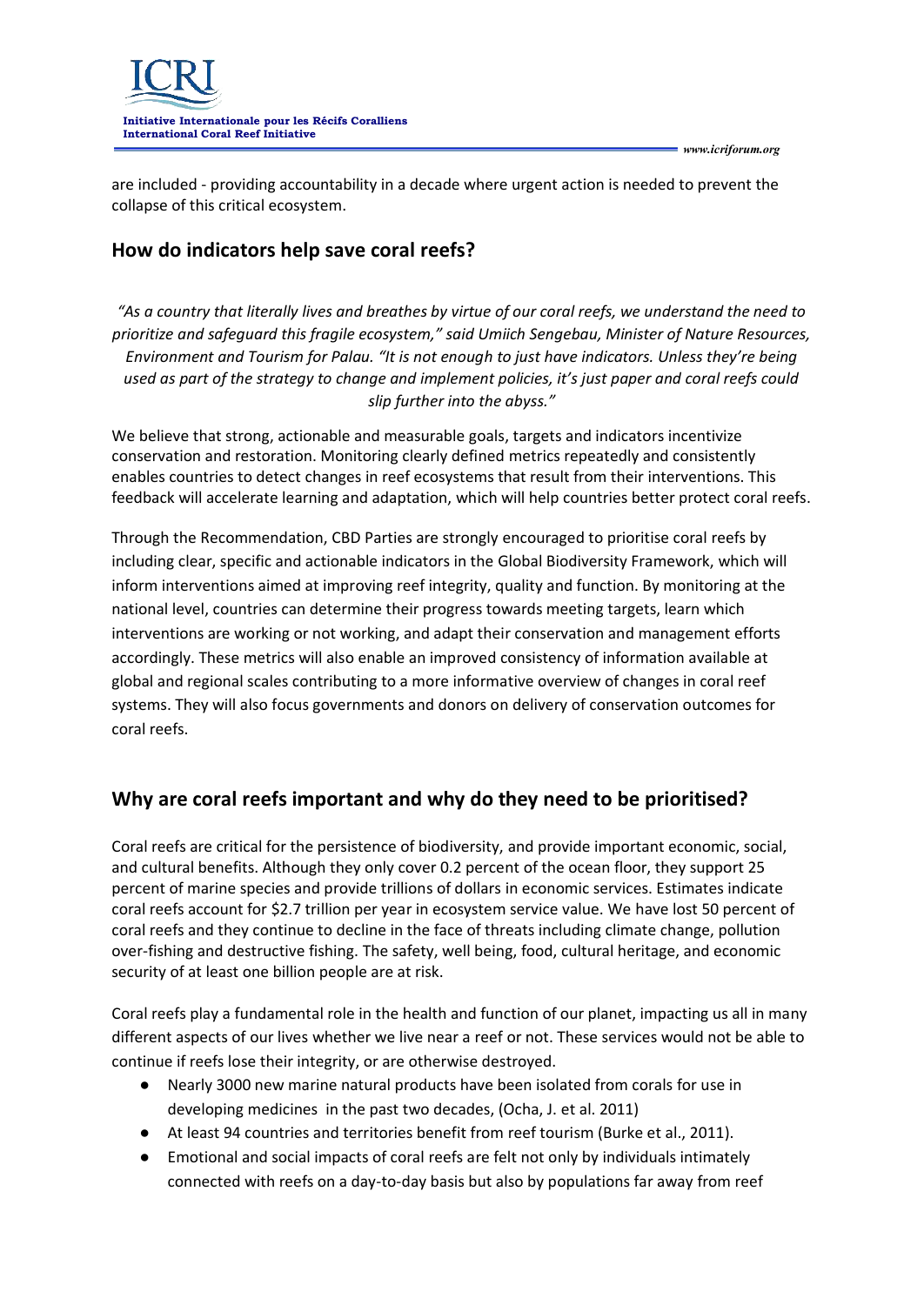locations. Charismatic and stunningly beautiful coral reefs continue to feature as the totem of many climate protests worldwide (Morrison et al., 2020)

Please watch thi[s 1 minute video](https://www.icriforum.org/wp-content/uploads/2020/05/ICRI-social-video.mp4?_=1) that explains the value of coral reefs. Take a look at our infographic showing some of the benefits that humanity derives from coral reefs [\(English,](https://www.icriforum.org/wp-content/uploads/2020/05/Value-scaled.jpg) [Spanish,](https://www.icriforum.org/wp-content/uploads/2020/06/ValueSpanish-scaled.jpg) [Portugeuse\)](https://www.icriforum.org/wp-content/uploads/2020/07/ICRI_Indicators_Portuguese_Value.jpg)

## **What is the International Coral Reef Initiative?**

The International Coral Reef Initiative (ICRI), a global partnership organisation that was formed in 1994 by eight governments: Australia, France, Japan, Jamaica, the Philippines, Sweden, the United Kingdom and the United States of America. It was announced at the First Conference of the Parties of the Convention on Biological Diversity in December 1994, and at the high level segment of the Intersessional Meeting of the U.N. Commission on Sustainable Development in April 1995.

ICRI now has almost [90 members](https://www.icriforum.org/members/) (including national governments, IGOs, and NGOs). The majority of its country members (>40) participate in negotiations for the CBD Post-2020 Global Biodiversity Framework.

The ICRI Secretariat is hosted for a determined term (usually two years) by State members, on a voluntary basis, and is currently co-hosted by the governments of Australia, Indonesia and Monaco.

Many nations face similar threats to coral reefs and related ecosystems as well as similar management problems. Recognising this, ICRI's objectives are to:

● Encourage the adoption of best practice in sustainable management of coral reefs

and associated ecosystems

- Build capacity
- Raise awareness at all levels on the plight of coral reefs around the world.

The work of ICRI is guided by the ["Continuing Call to Action" and "Framework for Action 2013"](https://www.icriforum.org/documents/resolution-on-the-continuing-call-to-action-and-framework-for-action-2013/) which were adopted at the 28th General Meeting (these documents renewed the original 1995 '[Call to](https://www.icriforum.org/wp-content/uploads/2019/12/call_action.pdf)  [Action](https://www.icriforum.org/wp-content/uploads/2019/12/call_action.pdf)' and '[Framework for Action](https://www.icriforum.org/wp-content/uploads/2019/12/framework_action.pdf)').

Please find out more [About](https://www.icriforum.org/about/) – ICRI

#### **Why is ICRI doing this?**

ICRI plays a unique and central role in convening the diverse stakeholders that comprise the global coral reef community (including coral reef States, non-coral reef countries, the private sector, NGOs, IGOs, foundations, and the scientific community). This provides a definitive opportunity to coordinate and develop consensus across its member countries and organisations.

#### **What does an ICRI Recommendation mean?**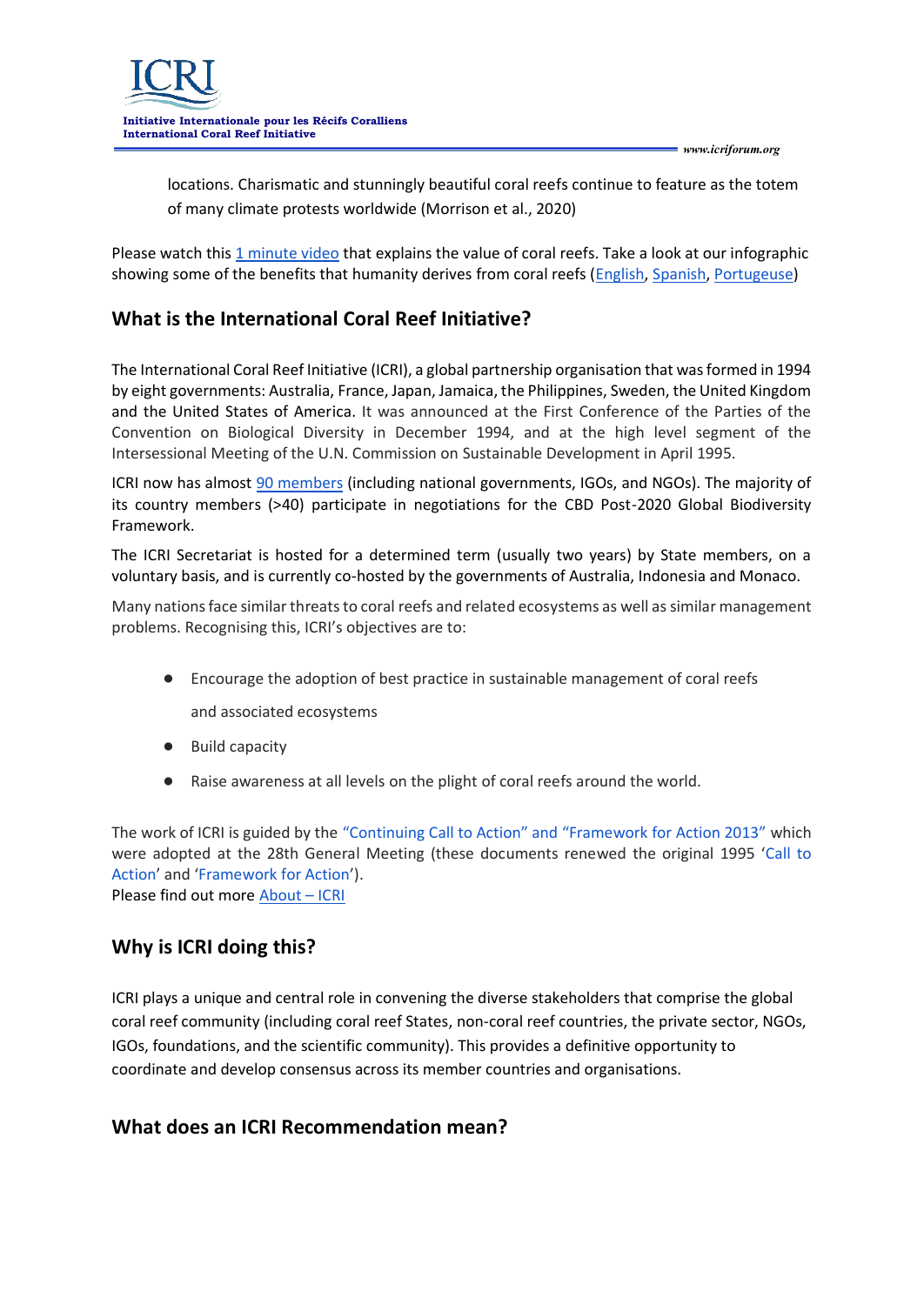

ICRI makes Recommendations to call attention to issues of serious, widespread concern to the global community. ICRI members adopt Recommendations by consensus. ICRI's recommendations have been pivotal in continuing to highlight globally the importance of coral reefs and related ecosystems to environmental sustainability, food security, and social and cultural wellbeing. The work of ICRI is regularly acknowledged in United Nations documents, highlighting the Initiative's important cooperation, collaboration and advocacy role within the international arena.

You can find out more in the ICRI [Organisation and Management procedures](https://www.icriforum.org/documents/organization-and-management-procedures-for-the-international-coral-reef-initiative-2018/)

### **Who is adopting what and for whom?**

This Recommendation is made by all 89 ICRI members. It was adopted by consensus on 21 May 2020. The Recommendation calls for action by ICRI members, especially those who are Party to the Convention on Biological Diversity, to ensure that the elements of the [Recommendation](https://www.icriforum.org/wp-content/uploads/2020/05/ICRI-recommendation-Post2020-FINAL.pdf) are incorporated into the national negotiating positions and the text of the Global Biodiversity Framework in advance of the 15th meeting of the Conference of the Parties to the Convention on Biological Diversity (CBD).

#### **What is the CBD Post-2020 Global Biodiversity Framework?**

"*The Framework will set the shared objectives and priorities for biodiversity over the next decade to ensure the realization of CBD's vision - that society is living in harmony with nature by 2050,*" said H.E. Edhy Prabowo, Minister of Marine Affairs and Fisheries, Republic of Indonesia. "*It is our intention that the Framework goals, targets and indicators make it clear how actions to address coral reef decline contribute to this vision.*"

The Convention on Biological Diversity (CBD) is an international legally-binding treaty that came into force on 29 December 1993. To date there are 196 Parties. The organization has three main goals: conservation of biodiversity; sustainable use of biodiversity; fair and equitable sharing of the benefits arising from the use of genetic resources. Its overall objective is to encourage actions which will lead to a sustainable future.

The CBD will adopt a Post-2020 Global Biodiversity Framework as a stepping stone towards the 2050 Vision of "Living in harmony with nature." In its [decision 14/34,](https://www.cbd.int/doc/decisions/cop-14/cop-14-dec-34-en.pdf) the Conference of the Parties to the CBD adopted a comprehensive and participatory process for the preparation of the Framework that will be undertaken by a dedicated open-ended intersessional working group under the leadership of its two co-chairs, Mr. Francis Ogwal (Uganda) and Mr. Basile van Havre (Canada), and overseen by the Bureau of the Conference of the Parties.

More information <https://www.cbd.int/conferences/post2020>

#### **Who is responsible for this work?**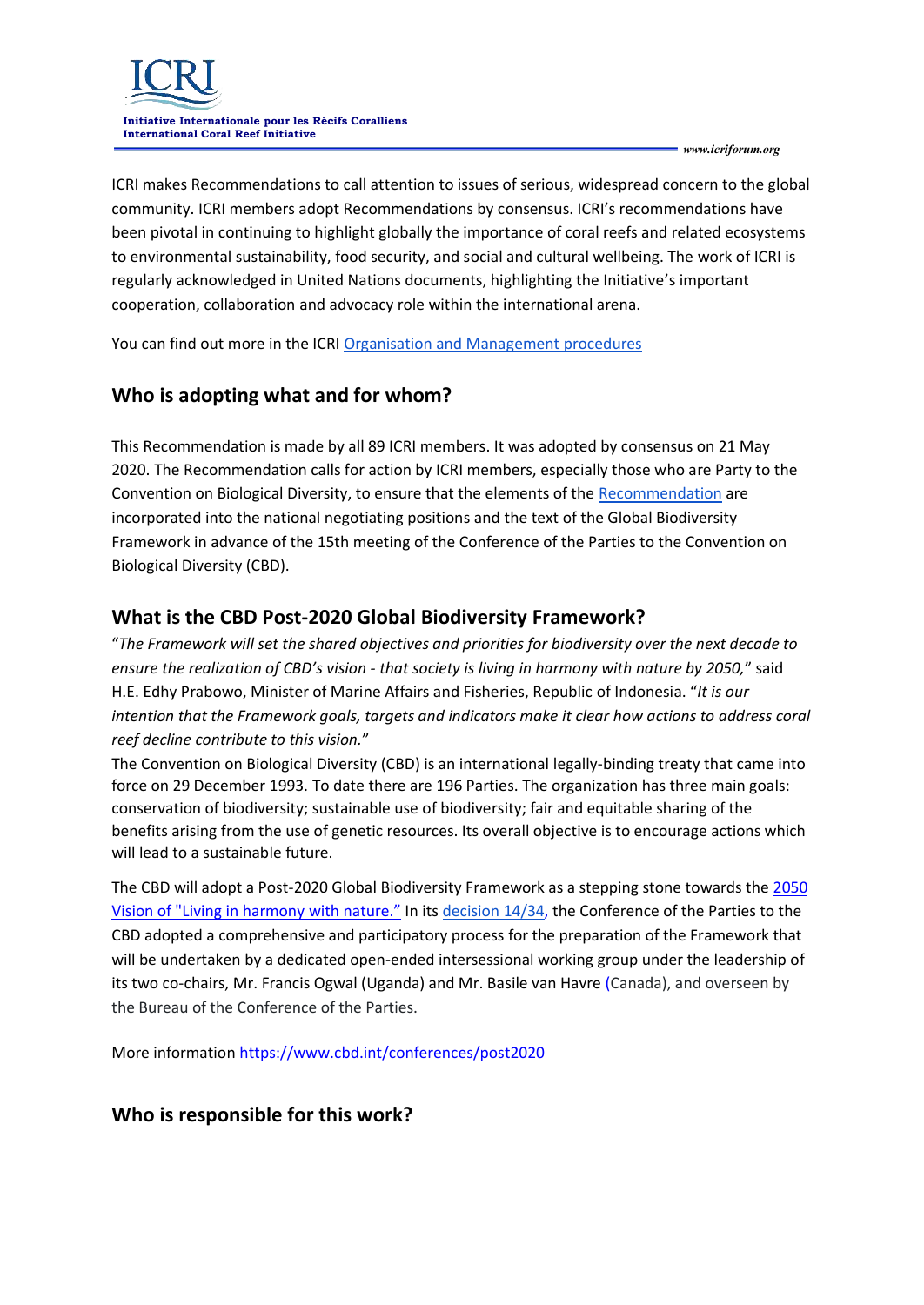

In December 2018, ICRI members agreed to establish an [Ad Hoc Committee](https://www.icriforum.org/terms-of-reference-for-the-ad-hoc-committee-on-developing-a-recommendation-for-a-post-2020-coral-reef-target/) to develop a Recommendation that would contribute to the CBD Post-2020 Global Biodiversity Framework and ensure that coral reefs and associated ecosystems are prioritized in this new Framework.

The Ad Hoc Committee is chaired by Monaco, Vulcan Inc. and the ICRI Secretariat. Members include Australia, France, Indonesia, Jamaica, Japan, Maldives, New Caledonia, Seychelles, UK, USA, CORDIO East Africa, GCRMN, ICRS, The Reef-World Foundation, SPREP, UN Environment, UNEP-WCMC, Wildlife Conservation Society, World Resources Institute, and WWF International.

After more than 18 months of work by the committee and many consultations, ICRI adopted a [Recommendation](https://www.icriforum.org/post2020/) for the inclusion of coral reefs and related ecosystems in the CBD Post-2020 Global Biodiversity Framework. The Recommendation has been made available to CBD Parties via the CBD Post-2020 [submission page.](https://www.cbd.int/conferences/post2020/submissions)

# **What kinds of materials has ICRI Produced to support the ICRI Recommendation?**

ICRI and its partners have produced a range of materials to help explain and raise awareness about the Recommendation. The Ad Hoc Committee will continue to release content between now and COP 15 in May 2021. These materials can be accessed here [www.coralpost2020.org.](http://www.coralpost2020.org/) For more information contact [claire.rumsey@icriforum.org.](mailto:claire.rumsey@icriforum.org)

## **Translation and language/** واللغة جمة <sup>ر</sup> الت**/Traduction et Langue/Traducción e idioma/ Tradução e Língua**

Materials are being translated where possible. To date the following resources are available in multiple languages:

The **Recommendation** is available in English, French, Spanish and Arabic A **summary 2 pager** is available in English, French, Spanish **Infographics** are available in English, Spanish and Portuguese

Find these at [www.coralpost2020.org](http://www.coralpost2020.org/) and please check back for more!

#### **Who can I contact for more information?**

For more information about ICRI and its Recommendations for the Post-2020 Global Biodiversity Framework, please contact Francis Staub, Global Coordinator, ICRI Secretariat at [fstaub@icriforum.org.](mailto:fstaub@icriforum.org)

## **Social media - follow us and tag!**